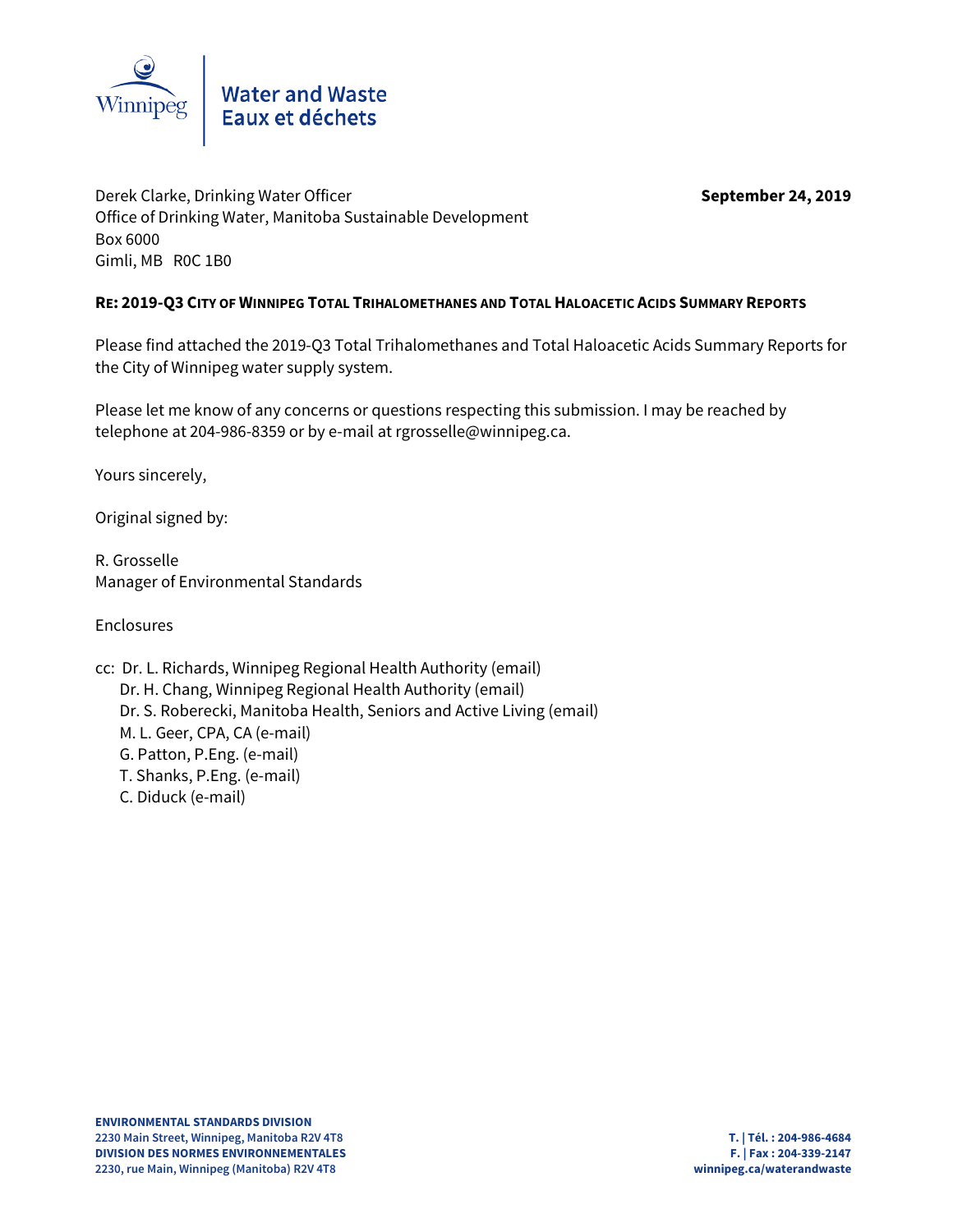

# **Environmental Standards Division**

## **Total Trihalomethanes Summary Report**

## **Reporting Period: Quarter 3 2019**

### **License: PWS-09-412-01**

|                             | DISTRIBUTION SYSTEM THM RESULTS (ug/L) |              |       |       |       |       |
|-----------------------------|----------------------------------------|--------------|-------|-------|-------|-------|
| <b>ISAMPLE DATE</b>         | WC-12                                  | <b>WC-06</b> | NW-05 | NE-09 | SE-07 | SW-08 |
| Monday, November 5, 2018    | 20.6                                   | 21.9         | 18.9  | 23.9  | 23.5  | 22.9  |
| Monday, February 4, 2019    | 35.1                                   | 39.8         | 39.2  | 37.4  | 38.0  | 41.0  |
| Monday, May 6, 2019         | 19.8                                   | 20.7         | 21.7  | 19.9  | 16.4  | 20.9  |
| Tuesday, August 6, 2019     | 64.0                                   | 59.5         | 49.3  | 51.4  | 46.7  | 58.6  |
| <b>IRUNNING AVERAGE THM</b> | 34.9                                   | 35.5         | 32.3  | 33.2  | 31.2  | 35.9  |

### **COMMENTS:**

### Methodology

Modified from EPA Method 5021A, "Volatile Organic Compounds in Various Sample Matrices Using Equilibrium Headspace Analysis", Revision 2, July 2014 and EPA Method 8260B, "Volatile Organic Compounds by Gas Chromatography/Mass Spectrometry (GC/MS)", Revision 3, August 2006.

| Compiled by:   | N. Crawford        |  |
|----------------|--------------------|--|
| Approved by:   | C. Diduck          |  |
| Date Compiled: | September 13, 2019 |  |